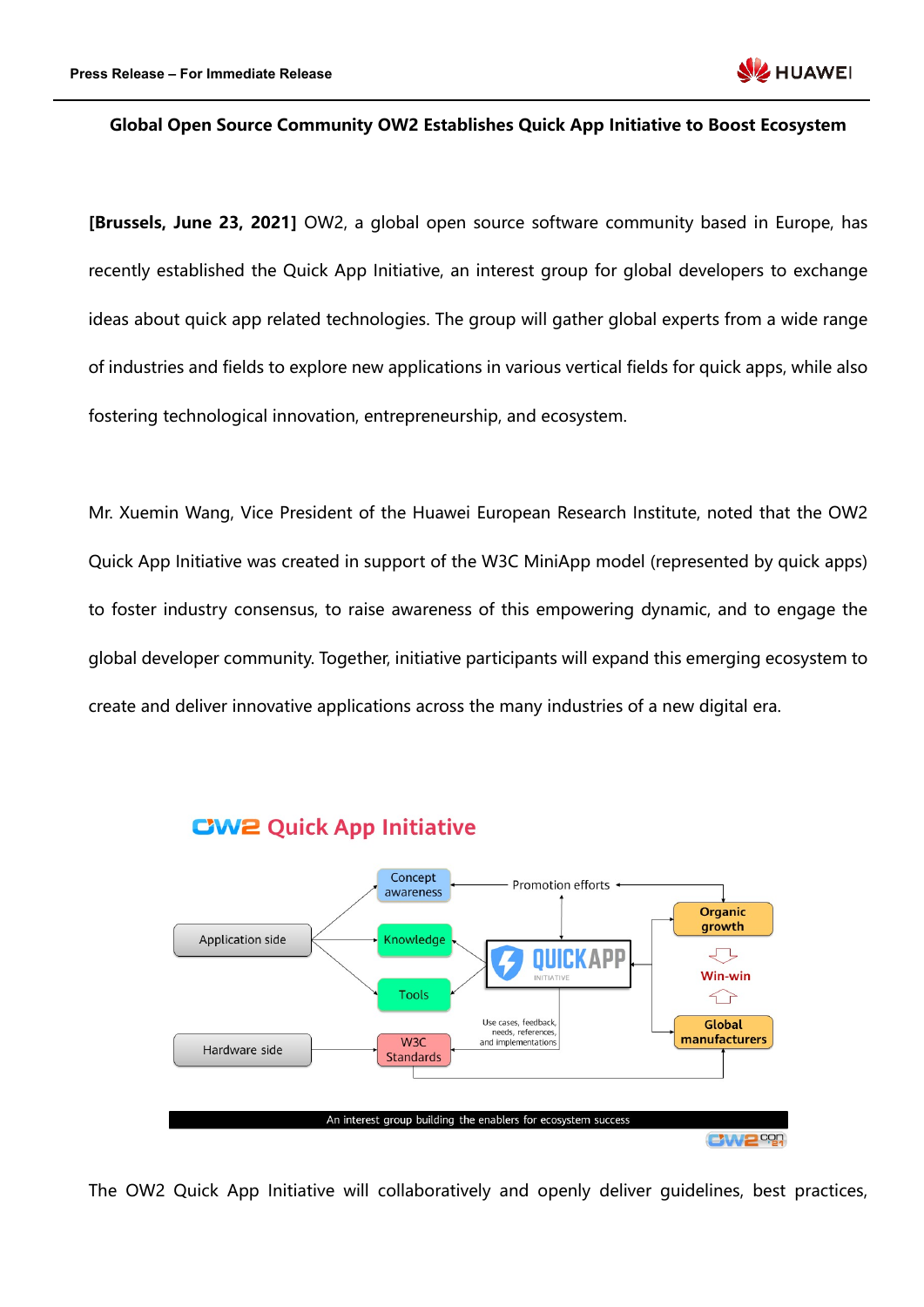

reference documents, open-source development tools, code templates, and other benefits. The initiative welcomes individuals, enterprises, and organizations of all types and from all geographies, including hardware vendors, content and service providers, or research institutes.

"It is always a proud moment to work with industry partners to launch a new initiative. We look forward to growing the Quick App open source ecosystem within our community."

Cedric Thomas, CEO, OW2

To learn more about the OW2 Quick App Initiative, please visit:

# <https://quick-app-initiative.ow2.io/>

## **MiniApp Model (Represented by Quick Apps) to Play a Major Role in New Era**

Digitalization has inspired a whole host of new services that have revolutionized daily life. For example, hospitals have launched online registration and consultation platforms, airlines have opened up online booking and boarding; merchants offer promotions on e-commerce platforms; and mobile game companies have made their games easier than ever to access. MiniApp is a new webbased model for mobile app development that lowers the "friction to use" dynamic: no installation, tap-to-use, and instant access. It enables users to easily and almost instantly access content and services whenever and wherever they need them.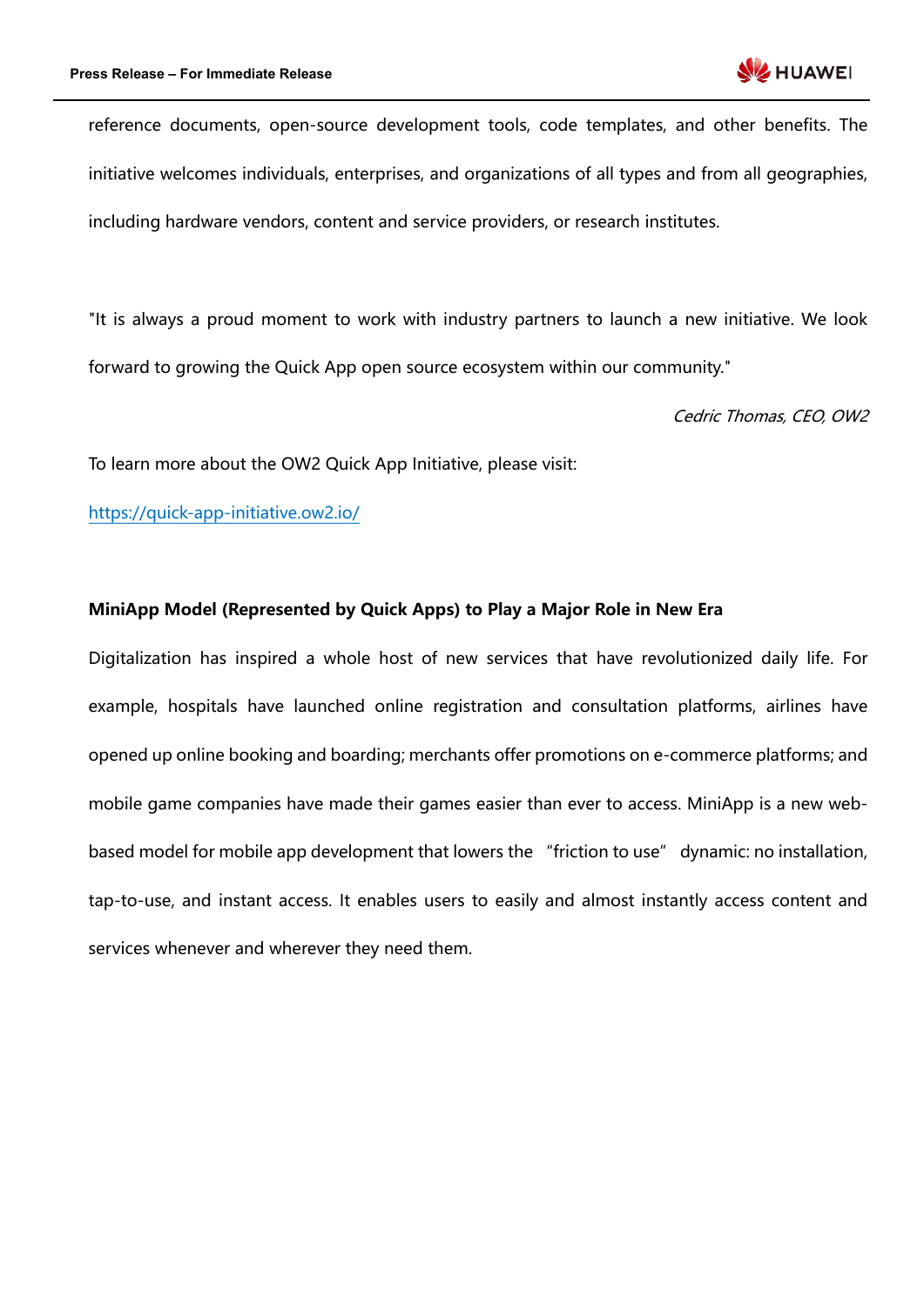



As pointed out by Mr. Xuemin Wang, Vice President of the Huawei European Research Institute, MiniApps are sure to play a critical role in the upcoming digital era. Quick apps, as an implementation of MiniApps, are remarkably easy for users to find and access, and address a broad range of mobile device usage scenarios, including those on Huawei devices. Users only need a single tap (or they can simply scan a QR code, or select a web link) to run quick apps. And, since quick apps are based on native rendering, just as native apps are, users can enjoy the same experience as with native apps, but without the hassle of the installation process.

Meanwhile, another advantage of quick apps is easy development, which can help developers quickly seize opportunities in this new digital era.

"In innovation projects, the quick deployment of developments is a decisive factor and very intensive in time. Quick App helps us to overcome this limitation."

Pablo Coca, Business Development & Operations Director at CTIC, W3C Spain Chapter Host.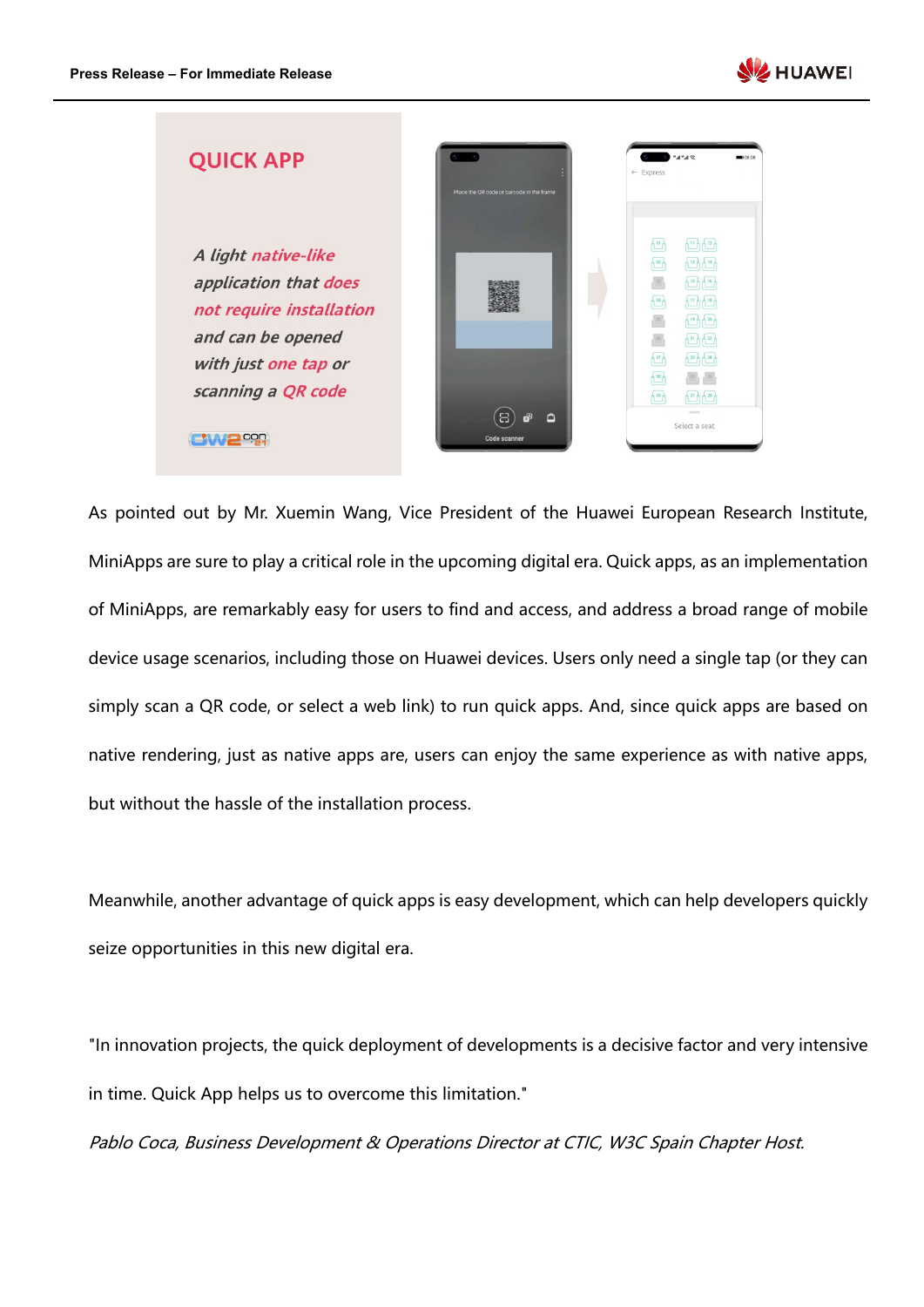

More information can be found in the Quick App Initiative White Paper:

<https://quick-app-initiative.ow2.io/page/whitepaper/>

#### **Rapid Growth in China and Enormous Potential in Europe and Other Regions**

The MiniApp model is quickly taking shape in China. Recent data shows that approximately 10% of Internet traffic in 2020 came from MiniApps. Currently, quick apps can be accessed on more than 1.2 billion online devices, and have a user retention rate over 70%. Compared with figures from last year, the number of active users of quick apps has increased by 37%, and the number of quick apps has increased by over 46%. Given their innovative user experience, quick apps have become a highly empowering and cost-effective choice in the 5G era.

In Europe, and many other regions, the MiniApp model has yet to be promoted on a major scale. Nonetheless, it offers enormous potential, allowing users in these regions to access games, go shopping, book airfare and hotels, take public transportation, and access public services, all without the trouble of installing an app. This saves both storage space and time, and enables a new "here and now" app access and usage dynamic, while enriching digital living immeasurably.

"The market opportunity for quick apps is enormous."

Brian Meidell, FRVR CEO

"Consumer experience has changed tremendously. Let's bring new standards to the market. Let's facilitate content production for quick apps."

Ilker Aydin, Famobi CEO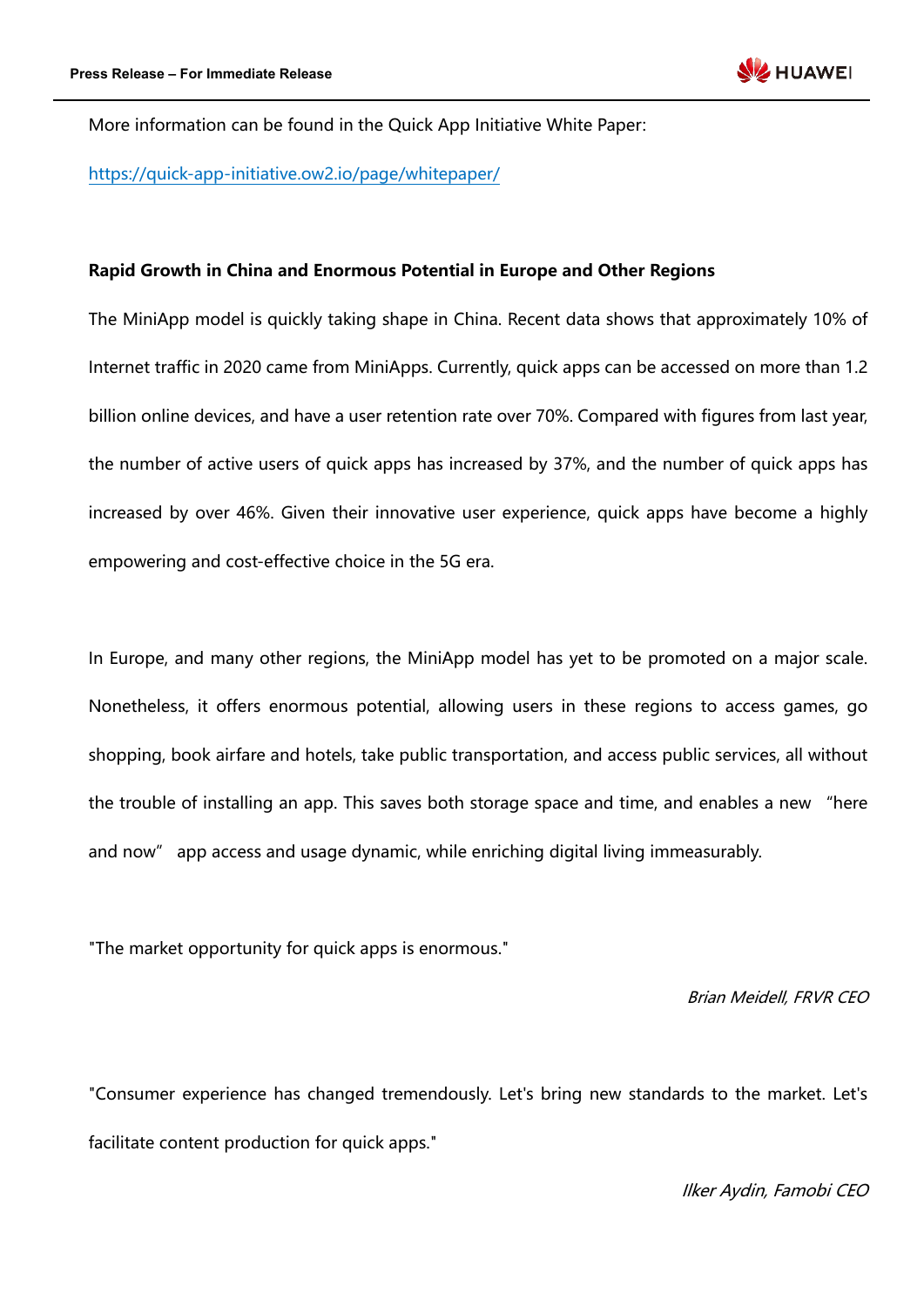

In the process of boosting the global quick app ecosystem, Huawei has also delivered supporting technologies to developers. Huawei Quick App IDE provides full-process capabilities for quick apps, covering quick app design, development, debugging, testing, building, packaging, and release, for multi-platform app development and operations on a wide range of devices, with global distribution through a single point of access. Huawei also provides developers with a wealth of HMS Core capabilities, including Account Kit, In-App Purchases (IAP), Location Kit, and Push Kit, which are crucial for bolstering product capabilities, optimizing user experience, boosting ad monetization, and expanding the service and distribution scope.

According to statistics collected for the first quarter of 2021, the global Monthly Active Users (MAU) for Huawei Quick Apps witnessed a year-on-year increase of 150%. The total number of global Huawei Quick Apps had reached a staggering year-on-year increase of 260%. Huawei will continue to work with the open source software community OW2 to promote the accessibility of quick apps and nurture crucial innovation.

## **About OW2 and the MiniApp Model**

The open source community OW2 is an independent non-profit organization founded in 2007 and headquartered in France. It is dedicated to promoting industry-level open source software enablers for enterprise, and building a service ecosystem.

The MiniApp model is defined under the World Wide Web Consortium (W3C) and includes a set of standards jointly formulated by companies including Huawei, Alibaba, Baidu, Google, and Microsoft